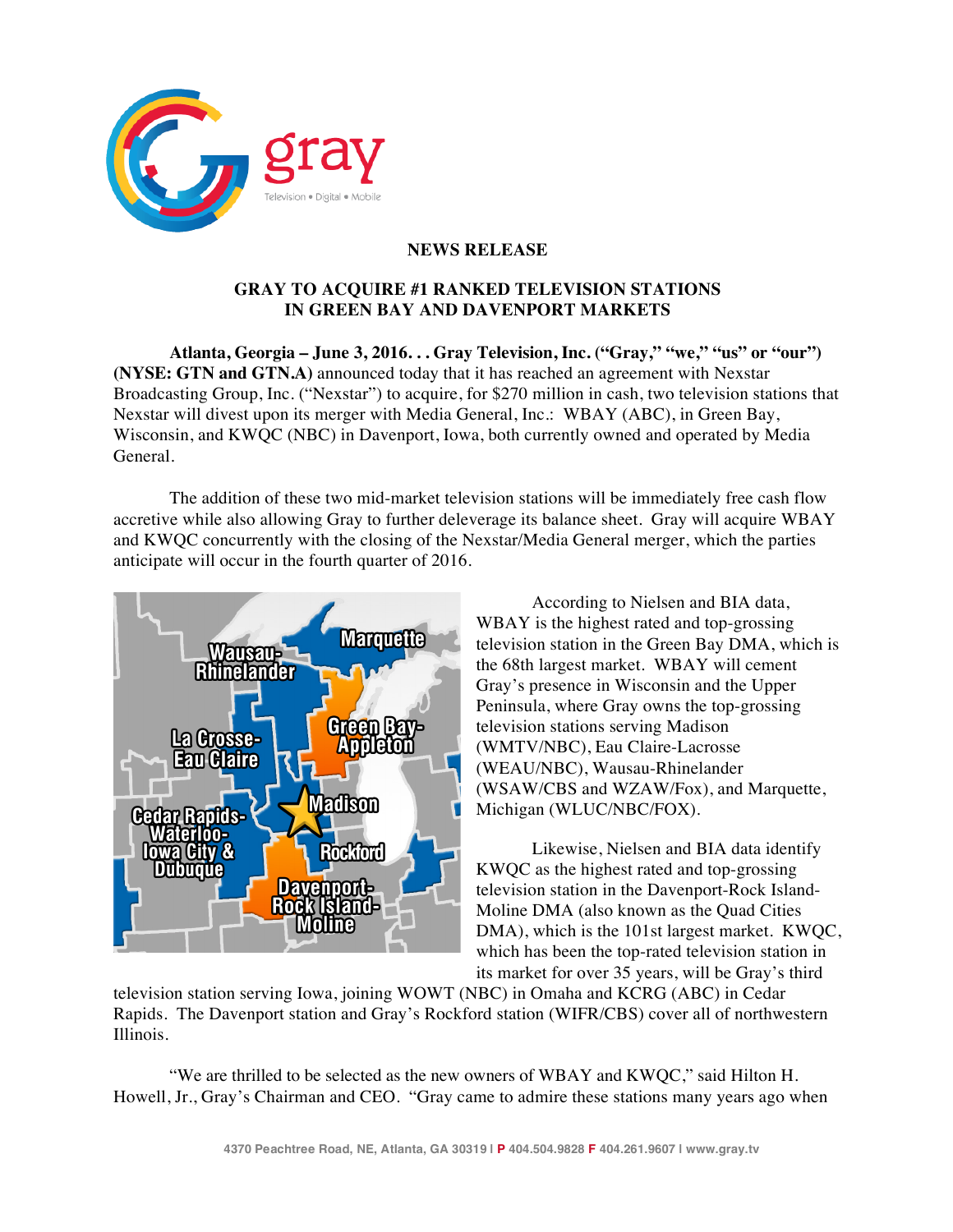we provided management consulting services to their former owner, Young Broadcasting, prior to its merger with Media General. The potential regional synergies between these two legacy institutions and our existing stations in Wisconsin and Illinois appear to be even more promising now that we have recently acquired the dominant television stations in the adjacent television markets of Cedar Rapids and Marquette. We are also delighted to add two strong market leading stations in the historically strong political revenue states of Iowa and Wisconsin."

Including expected operational synergies, the stations are expected to produce two-year blended broadcast cash flow margins greater than fifty percent. In addition, the acquisition will be immediately free cash flow accretive to Gray as well as allowing Gray to continue to de-lever to historic lows.

The transaction has been structured to deliver significant tax savings to Gray, including a step-up in the tax basis of the acquired assets. Including expected operational synergies, the transaction represents an attractive purchase price multiple of approximately 8.0 times blended 2015- 2016 pro forma broadcast cash flow. The multi-year tax advantages to Gray further reduces our purchase multiple. The weighted average purchase price multiple of the WBAY/KWQC acquisition, the Schurz acquisition and related transactions consummated earlier this year, and the pending Clarksburg acquisition approximates 7.3 times the blended average of the 2015-2016 pro forma broadcast cash flow of the television stations covered by those transactions.

Gray has the capacity to close the transaction primarily through the use of cash on hand at closing and, if then necessary, availability under its existing senior credit facilities. In addition, Gray may also consider opportunistically accessing the debt markets. Expected strong free cash flow generation through the closing of the transaction and throughout 2016 should continue Gray's recent success in achieving considerable de-levering of its capital structure. Assuming a year-end closing of this transaction; no further acquisitions; no capital returns to shareholders; no receipt of FCC spectrum auction proceeds; and no increase in pro forma 2016 political advertising revenue over that of pro forma 2012, we anticipate ending 2016 with a historically low total leverage ratio, net of cash, in the range of 4.5 to 4.7 times on a trailing eight-quarter basis.

Cooley LLP served as legal counsel for Gray.

## **About Gray Television:**

Gray Television, Inc. (NYSE: GTN and GTN.A) is a television broadcast company headquartered in Atlanta, Georgia, that owns and operates television stations and leading digital assets in markets throughout the United States. We currently own and/or operate television stations across 51 television markets that collectively broadcast over 180 program streams including 36 channels affiliated with the CBS Network, 26 channels affiliated with the NBC Network, 19 channels affiliated with the ABC Network and 14 channels affiliated with the FOX Network. Upon the closing of all announced transactions, Gray will own and/or operate 42 number-one ranked television stations, and 52 number-one or number-two ranked stations, across 53 markets. At that time, our stations collectively will cover approximately 10.1 percent of total United States television households.